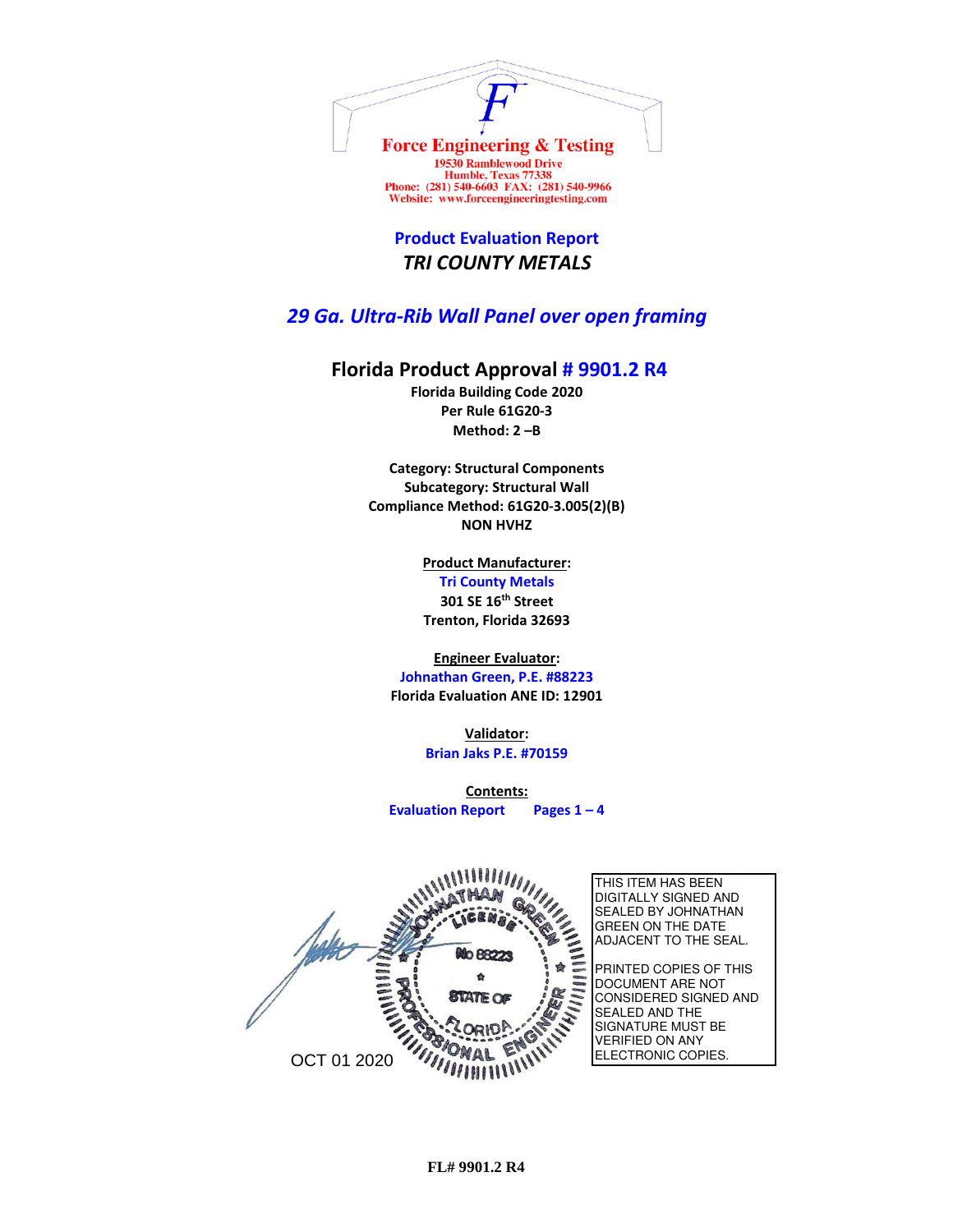|                                  | <b>Force Engineering &amp; Testing</b><br><b>19530 Ramblewood Drive</b><br>Humble, Texas 77338<br>Phone: (281) 540-6603 FAX: (281) 540-9966<br>Website: www.forceengineeringtesting.com                                                             |
|----------------------------------|-----------------------------------------------------------------------------------------------------------------------------------------------------------------------------------------------------------------------------------------------------|
| <b>Compliance Statement:</b>     | The product as described in this report has demonstrated compliance with the<br>Florida Building Code 2020, Sections 1709.2.                                                                                                                        |
| <b>Product Description:</b>      | Ultra-Rib Wall Panel, 29 Ga. Steel, 36" Wide, through fastened structural wall<br>panel. Structural Application.                                                                                                                                    |
| <b>Panel Material/Standards:</b> | Material: 29 Ga. Steel, ASTM A792 or ASTM A653 G90 panel material shall<br>comply with Florida Building Code 2020 Section 1405.2. Optional Paint Finish.<br>Yield Strength: Min. 80.0 ksi                                                           |
| <b>Panel Dimension(s):</b>       | Thickness:<br>0.0160" coated thickness (0.0142" uncoated thickness)<br>Width:<br>36" maximum coverage<br>3/4" major rib at 9" O.C.<br>Rib Height:<br>Panel Rollformer: MRS Metal Rollforming Systems                                                |
| <b>Panel Fastener:</b>           | #12-14 x 34" HWH SD with sealing washing or approved equal at 9"-9"-9"-9"<br>fastener pattern. Panel side laps fastened together w/ #12-14 x 34" HWH SD with<br>sealing washer at 24" O.C.<br>Corrosion Resistance: Per Florida Building Code 2020. |
| <b>Substrate Description:</b>    | Min. 18 Ga. Grade 50 Steel Framing. Framing must be designed in accordance w/<br>Florida Building Code 2020.                                                                                                                                        |

 $\overline{1}$ 

**Allowable Design Pressures:**

 **Table "A"**

| 1991 R                          |                 |                         |
|---------------------------------|-----------------|-------------------------|
| <b>Maximum Design Pressure:</b> | $-31.2$ psf     | $+26.0$ psf             |
| <b>Fastener Pattern:</b>        | 9"-9"-9"-9"     | $9'' - 9'' - 9'' - 9''$ |
| <b>Fastener Spacing:</b>        | $5' - 0''$ O.C. | $5' - 0''$ O.C.         |

\*Design Pressure includes a Safety Factor = 2.0.

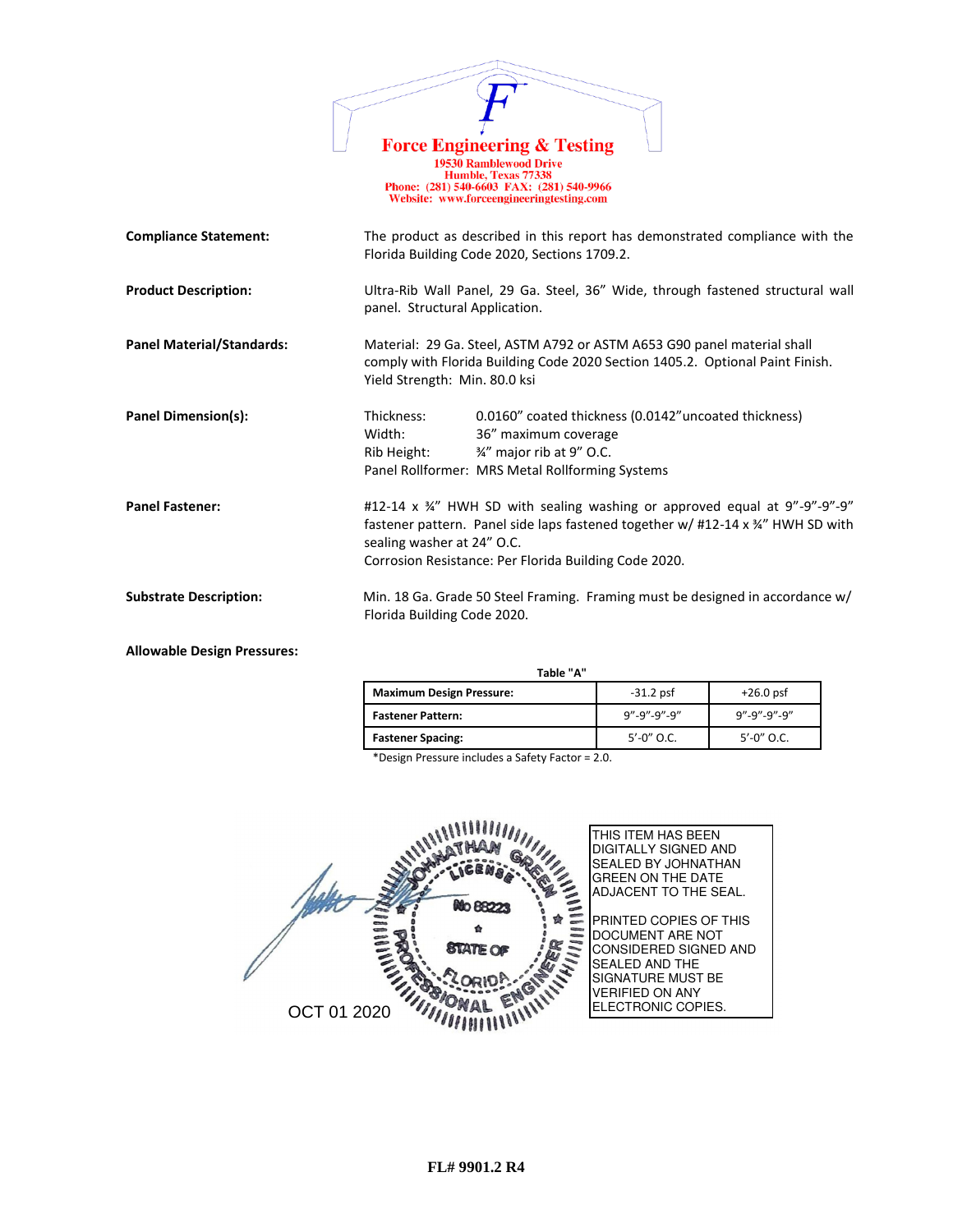

19730 Ramblewood Drive<br>
Humble, Texas 77338<br>
Phone: (281) 540-6603 FAX: (281) 540-9966<br>
Website: www.forceengineeringtesting.com

| <b>Code Compliance:</b>           | The product described herein has demonstrated compliance with<br>The Florida Building Code 2020, Section 1709.2.                                                                                                                                                     |  |
|-----------------------------------|----------------------------------------------------------------------------------------------------------------------------------------------------------------------------------------------------------------------------------------------------------------------|--|
| <b>Evaluation Report Scope:</b>   | The product evaluation is limited to compliance with the structural wind load<br>requirements of the Florida Building Code 2020, as relates to Rule 61G20-3.                                                                                                         |  |
| <b>Performance Standards:</b>     | The product described herein has demonstrated compliance with:<br>ASTM E 1592-05 (2012) Test method for structural performance of<br>sheet metal roof and siding systems by uniform static air pressure<br>difference.                                               |  |
| <b>Reference Data:</b>            | 1. ASTM E 1592-05<br>Force Engineering & Testing, Inc. (FBC Organization # TST-5328)<br>Report No. 136-0257T-15A, B<br>Certificate of Independence<br>2.<br>By Johnathan Green, P.E. (No. 88223) @ Force Engineering & Testing<br>(FBC Organization # ANE ID: 12901) |  |
| <b>Test Standard Equivalency:</b> | The ASTM E 1592-05 test standard is equivalent to the ASTM E 1592-05 (2012)<br>test standard.                                                                                                                                                                        |  |
| <b>Quality Assurance Entity:</b>  | The manufacturer has established compliance of roof panel products in<br>accordance with the Florida Building Code and Rule 61G20-3.005 (3) for<br>manufacturing under a quality assurance program audited by an approved<br>quality assurance entity.               |  |
| Installation:                     | Install per manufacturer's recommended details.                                                                                                                                                                                                                      |  |
| Insulation:                       | Manufacturer's approved product (Optional)                                                                                                                                                                                                                           |  |
| <b>Shear Diaphragm:</b>           | Shear diaphragm values are outside the scope of this report.                                                                                                                                                                                                         |  |

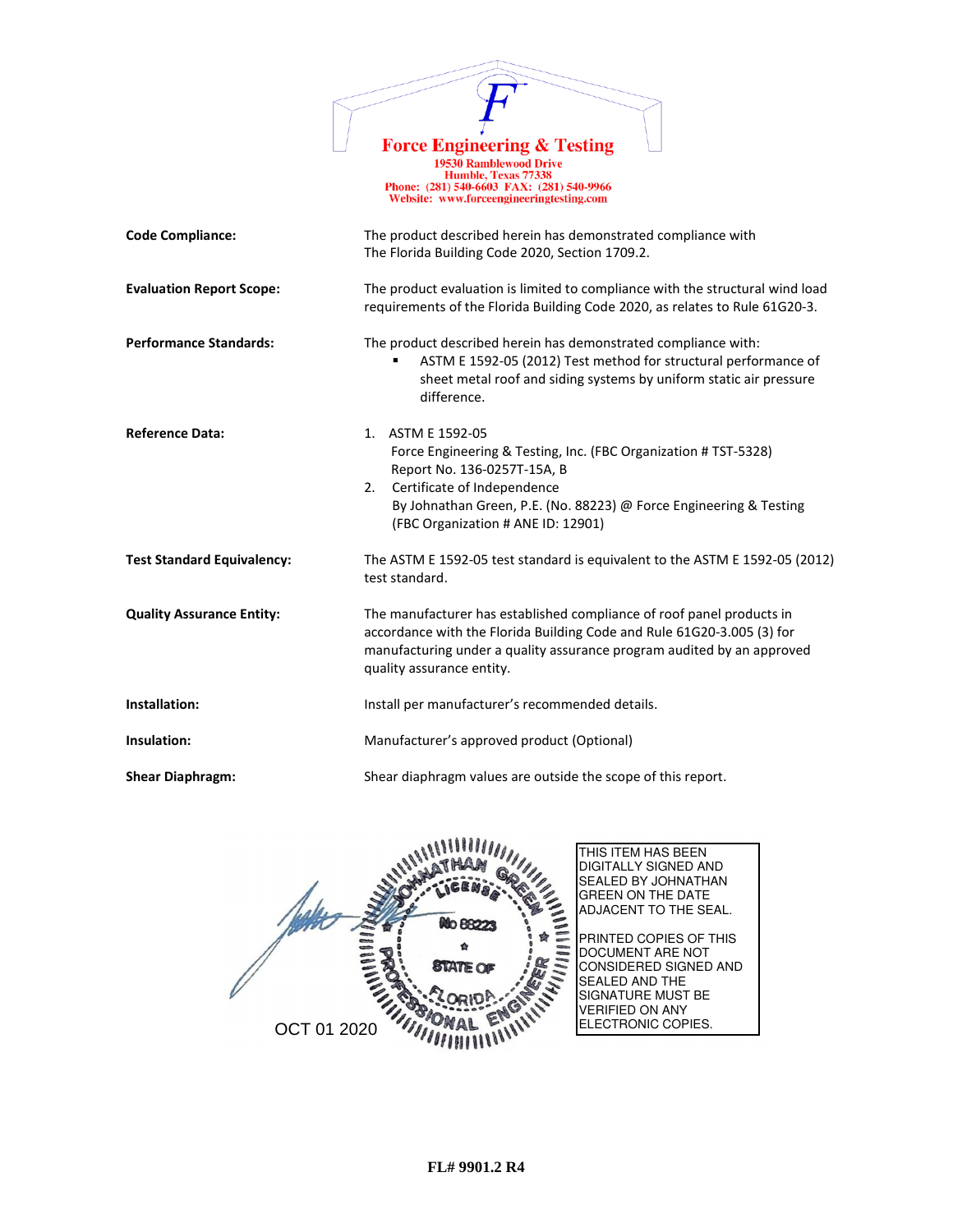

Website: www.forceengineeringtesting.com

**Design Procedure:** Based on the dimensions of the structure, appropriate wind loads are determined using Chapter 16 of the Florida Building Code 2020 for wall cladding wind loads. These component wind loads for wall cladding are compared to the allowable pressure listed above. The design professional shall select the appropriate erection details to reference in his drawings for proper fastener attachment to his structure and analyze the panel fasteners for pullout and pullover. Support framing must be in compliance with Florida Building Code 2020 Chapter 22 for steel, and Chapter 16 for structural loading.